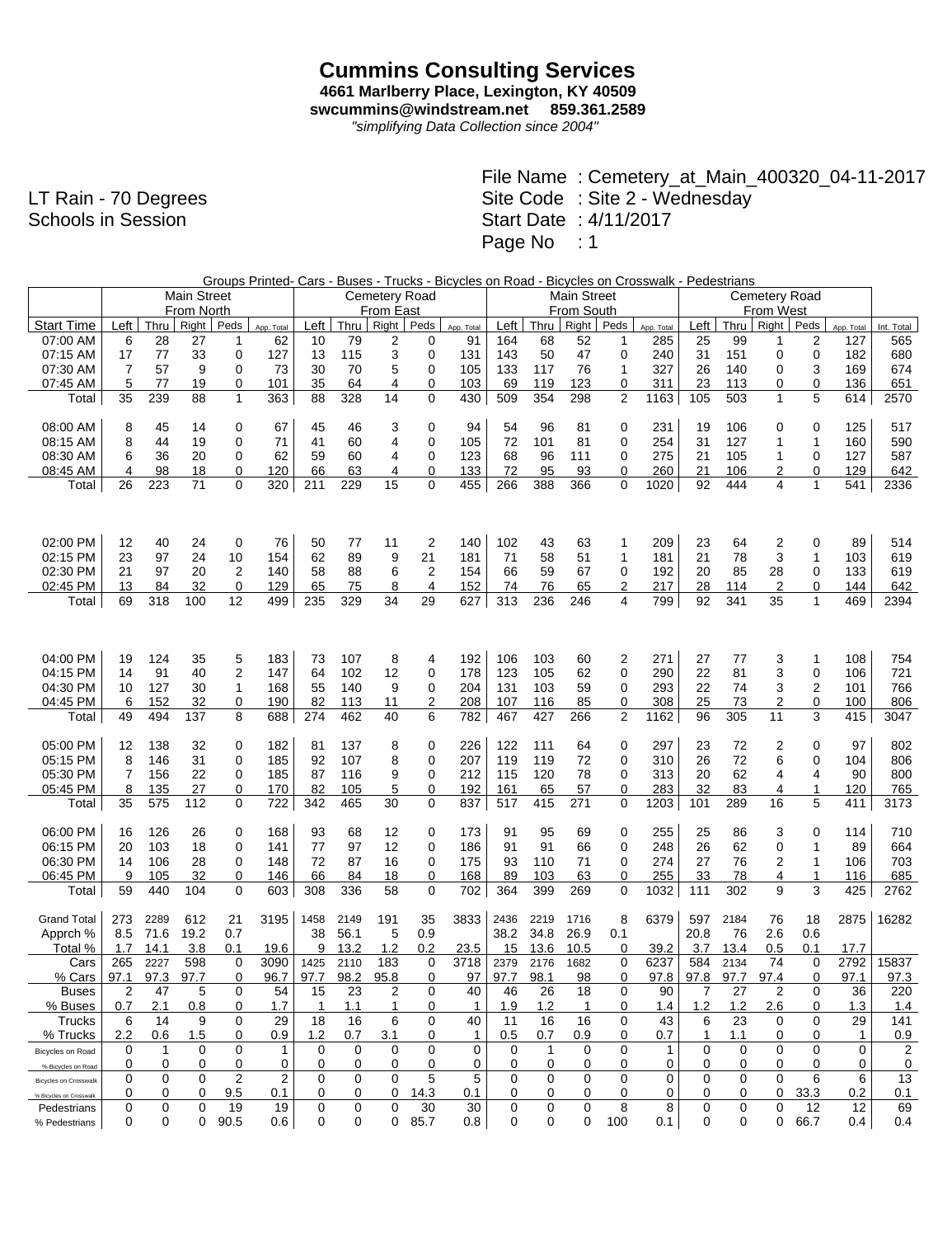**Cummins Consulting Services 4661 Marlberry Place, Lexington, KY 40509 swcummins@windstream.net 859.361.2589**

*"simplifying Data Collection since 2004"*

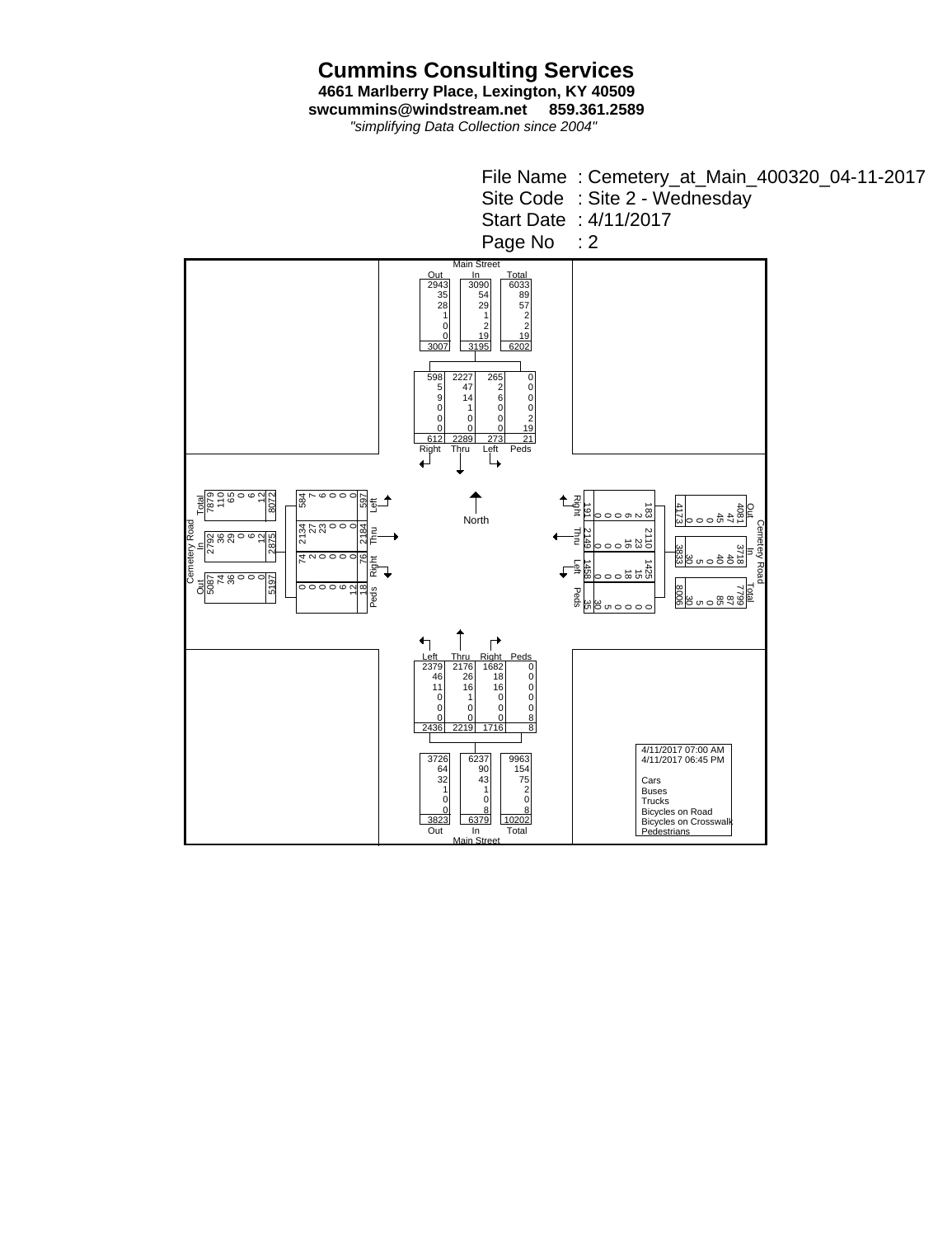## **Cummins Consulting Services**

**4661 Marlberry Place, Lexington, KY 40509 swcummins@windstream.net 859.361.2589**

*"simplifying Data Collection since 2004"*

|                                                            |            | <b>Main Street</b> |       | Cemetery Road |            |      |           |       |          |            | <b>Main Street</b> |      |            |      |            |      |      |       |      |            |            |
|------------------------------------------------------------|------------|--------------------|-------|---------------|------------|------|-----------|-------|----------|------------|--------------------|------|------------|------|------------|------|------|-------|------|------------|------------|
|                                                            | From North |                    |       |               |            |      | From East |       |          |            |                    |      | From South |      |            |      |      |       |      |            |            |
| <b>Start Time</b>                                          | Left       | Thru               | Right | Peds          | App. Total | Left | Thru      | Right | Peds     | App. Total | Left               | Thru | Right      | Peds | App. Total | Left | Thru | Right | Peds | App. Total | Int. Total |
| Peak Hour Analysis From 07:00 AM to 09:45 AM - Peak 1 of 1 |            |                    |       |               |            |      |           |       |          |            |                    |      |            |      |            |      |      |       |      |            |            |
| Peak Hour for Entire Intersection Begins at 07:00 AM       |            |                    |       |               |            |      |           |       |          |            |                    |      |            |      |            |      |      |       |      |            |            |
| 07:00 AM                                                   | 6          | 28                 | 27    |               | 62         | 10   | 79        |       |          | 91         | 164                | 68   | 52         |      | 285        | 25   | 99   |       |      | 127        | 565        |
| 07:15 AM                                                   | 17         | 77                 | 33    |               | 127        | 13   | 115       |       | 0        | 131        | 143                | 50   | 47         | 0    | 240        | 31   | 151  | 0     |      | 182        | 680        |
| 07:30 AM                                                   |            | 57                 | 9     |               | 73         | 30   | 70        | 5     | 0        | 105        | 133                | 117  | 76         |      | 327        | 26   | 140  |       |      | 169        | 674        |
| 07:45 AM                                                   | 5          | 77                 | 19    |               | 101        | 35   | 64        |       |          | 103        | 69                 | 119  | 123        | 0    | 311        | 23   | 113  |       |      | 136        | 651        |
| <b>Total Volume</b>                                        | 35         | 239                | 88    |               | 363        | 88   | 328       | 14    | 0        | 430        | 509                | 354  | 298        | 2    | 1163       | 105  | 503  |       | 5    | 614        | 2570       |
| % App. Total                                               | 9.6        | 65.8               | 24.2  | 0.3           |            | 20.5 | 76.3      | 3.3   | $\Omega$ |            | 43.8               | 30.4 | 25.6       | 0.2  |            | 17.1 | 81.9 | 0.2   | 0.8  |            |            |
| <b>PHF</b>                                                 | .515       | 776                | .667  | .250          | .715       | .629 | .713      | .700  | .000     | .821       | .776               | .744 | .606       | .500 | .889       | .847 | .833 | .250  | .417 | .843       | .945       |

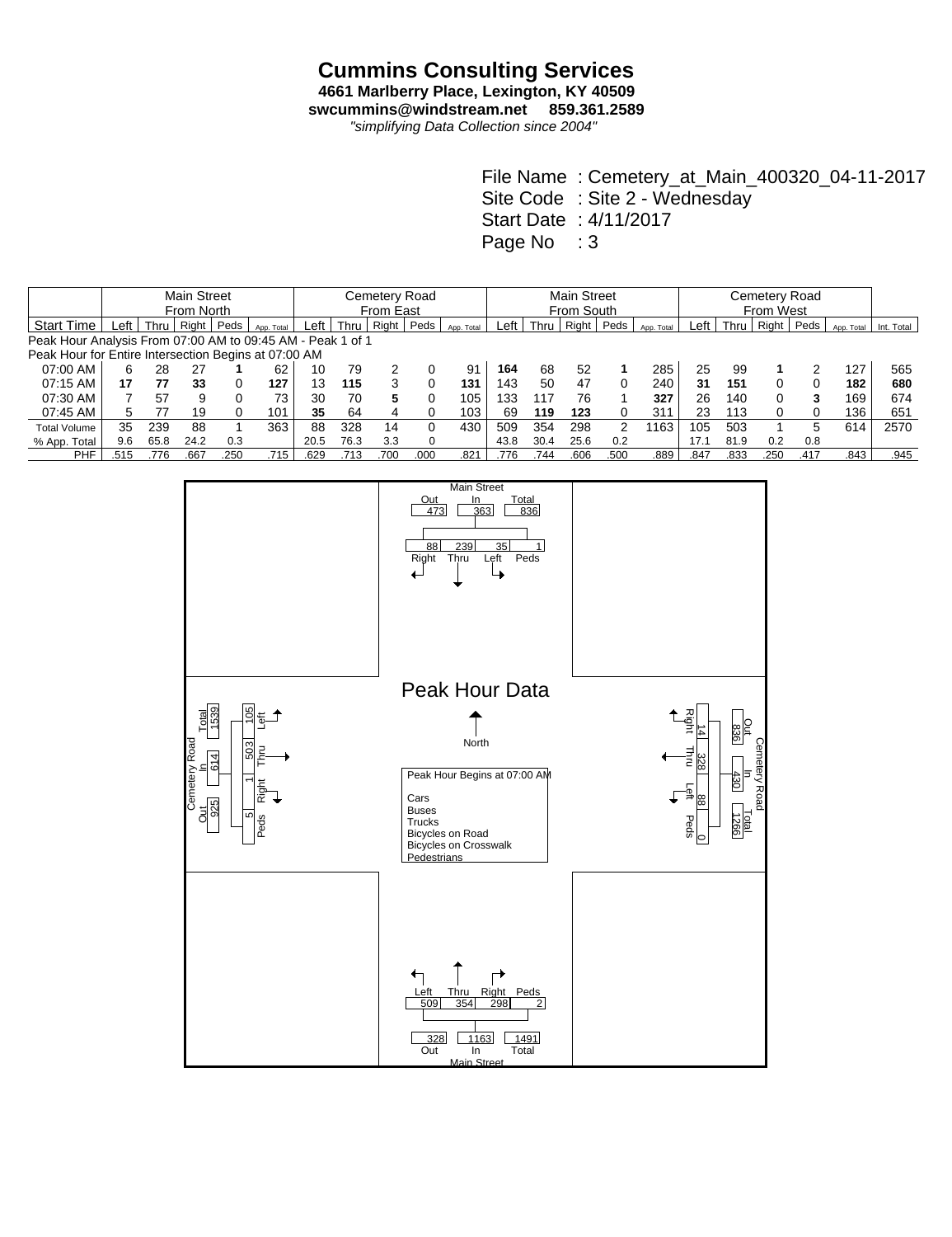## **Cummins Consulting Services**

**4661 Marlberry Place, Lexington, KY 40509 swcummins@windstream.net 859.361.2589**

*"simplifying Data Collection since 2004"*

|                                                            |            |      | <b>Main Street</b> |               |            | Cemetery Road |           |           |               |            |      |          | <b>Main Street</b> |      |            |      |          |       |      |            |            |
|------------------------------------------------------------|------------|------|--------------------|---------------|------------|---------------|-----------|-----------|---------------|------------|------|----------|--------------------|------|------------|------|----------|-------|------|------------|------------|
|                                                            | From North |      |                    |               |            |               | From East |           |               |            |      |          | From South         |      |            |      |          |       |      |            |            |
| <b>Start Time</b>                                          | Left       | Thr  | Rig<br>ht          | Ped<br>s      | App. Total | ∟eft          | Thr       | Rig<br>ht | Ped<br>s      | App. Total | Left | Thr<br>u | Right              | Peds | App. Total | Left | Thr<br>u | Right | Peds | App. Total | Int. Total |
| Peak Hour Analysis From 02:00 PM to 02:45 PM - Peak 1 of 1 |            |      |                    |               |            |               |           |           |               |            |      |          |                    |      |            |      |          |       |      |            |            |
| Peak Hour for Entire Intersection Begins at 02:00 PM       |            |      |                    |               |            |               |           |           |               |            |      |          |                    |      |            |      |          |       |      |            |            |
| 02:00 PM                                                   | 12         | 40   | 24                 |               | 76         | 50            | 77        | 11        | 2             | 140        | 102  | 43       | 63                 |      | 209        | 23   | 64       |       |      | 89         | 514        |
| 02:15 PM                                                   | 23         | 97   | 24                 | 10            | 154        | 62            | 89        | 9         | 21            | 181        | 71   | 58       | 51                 |      | 181        | 21   | 78       |       |      | 103        | 619        |
| 02:30 PM                                                   | 21         | 97   | 20                 | $\mathcal{P}$ | 140.       | 58            | 88        | 6         | $\mathcal{P}$ | 154        | 66   | 59       | 67                 | 0    | 192        | 20   | 85       | 28    |      | 133        | 619        |
| 02:45 PM                                                   | 13         | 84   | 32                 | 0             | 129        | 65            | 75        | 8         | 4             | 152        | 74   | 76       | 65                 | 2    | 217        | 28   | 114      | 2     |      | 144        | 642        |
| <b>Total Volume</b>                                        | 69         | 318  | 100                | 12            | 499        | 235           | 329       | 34        | 29            | 627        | 313  | 236      | 246                | 4    | 799        | 92   | 341      | 35    |      | 469        | 2394       |
| % App. Total                                               | 13.8       | 63.7 | 20                 | 2.4           |            | 37.5          | 52.5      | 5.4       | 4.6           |            | 39.2 | 29.5     | 30.8               | 0.5  |            | 19.6 | 72.7     | 7.5   | 0.2  |            |            |
| <b>PHF</b>                                                 | .750       | 82C  | .781               | .300          | .810       | .904          | .924      | .773      | .345          | .866       | .767 | .776     | .918               | .500 | .921       | .821 | .748     | .313  | .250 | .814       | .932       |